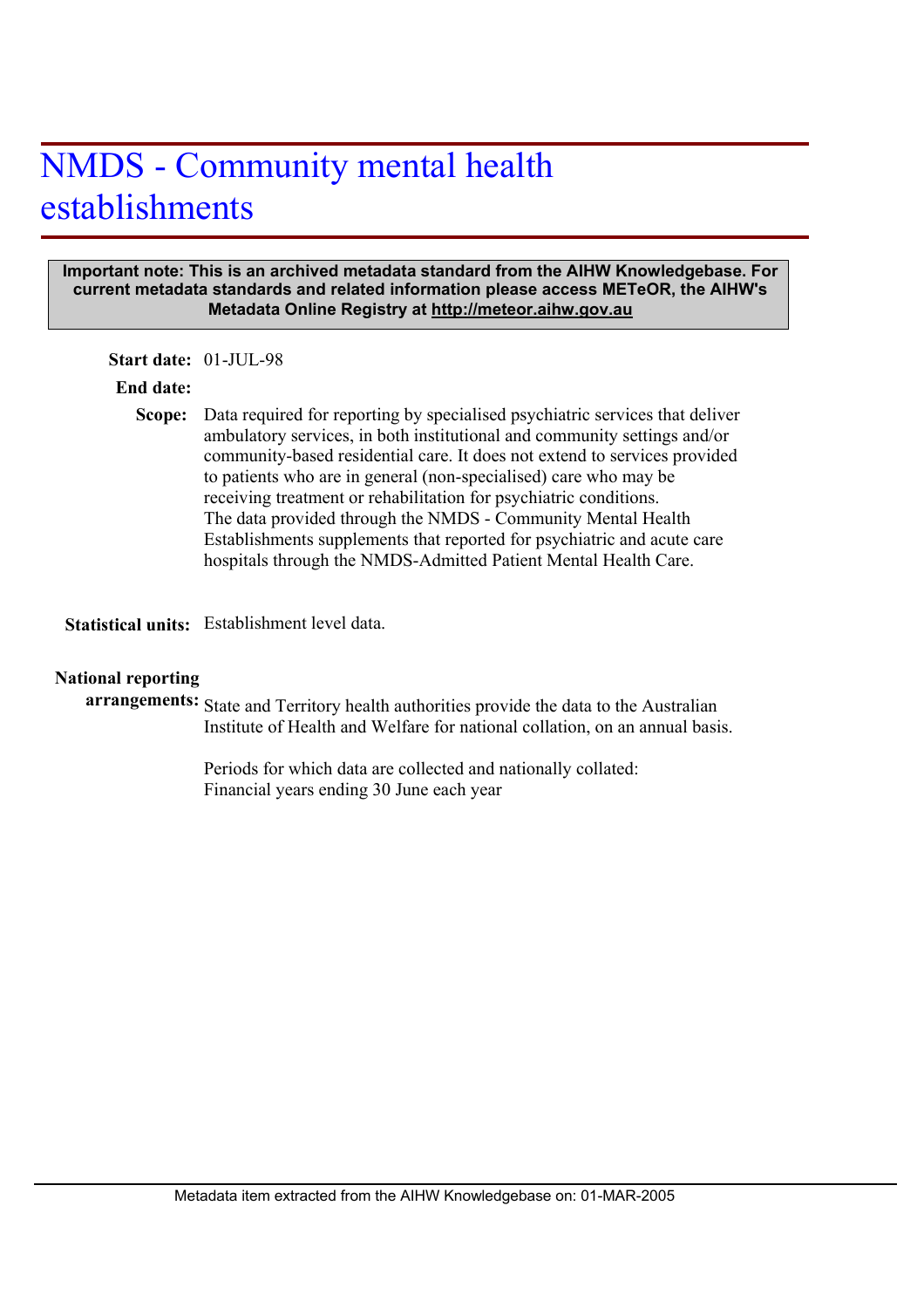| <b>Source</b><br>organisation: | National Health Information Group                                                                                                                                       |
|--------------------------------|-------------------------------------------------------------------------------------------------------------------------------------------------------------------------|
|                                | <b>Comments:</b> Statistical units are entities from or about which statistics are collected or<br>in respect of which statistics are compiled, tabulated or published. |

## *Data elements linked to this Data set specification*

| <b>Name</b>                                     | Data                | Reg.                             | ID     | <b>Ver</b>     | <b>Type</b>                | <b>Current</b> |
|-------------------------------------------------|---------------------|----------------------------------|--------|----------------|----------------------------|----------------|
| Administrative expenses                         | <b>NHDD</b>         | <b>NHIMG</b>                     | 000244 | 1              | Data<br>Element            | Current        |
| <b>Australian State/Territory</b><br>identifier | Int.<br><b>NHDD</b> | <b>NCSIMG</b><br>NCSDD & & NHIMG | 002025 | 4              | Data<br>Element            | Current        |
| Depreciation                                    | <b>NHDD</b>         | <b>NHIMG</b>                     | 000246 | $\mathbf{1}$   | Data<br>Element            | Current        |
| Domestic services                               | <b>NHDD</b>         | <b>NHIMG</b>                     | 000241 | 1              | Data<br>Element            | Current        |
| Drug supplies                                   | <b>NHDD</b>         | <b>NHIMG</b>                     | 000238 | 1              | Data<br>Element            | Current        |
| Establishment identifier                        | <b>NHDD</b>         | <b>NHIMG</b>                     | 000050 | $\overline{4}$ | Derived<br>Data<br>Element | Current        |
| Establishment number                            | <b>NHDD</b>         | <b>NHIMG</b>                     | 000377 | $\overline{4}$ | Data<br>Element            | Current        |
| Establishment sector                            | <b>NHDD</b>         | <b>NHIMG</b>                     | 000379 | $\overline{4}$ | Data<br>Element            | Current        |
| Food supplies                                   | <b>NHDD</b>         | <b>NHIMG</b>                     | 000240 | $\mathbf{1}$   | Data<br>Element            | Current        |
| Full-time equivalent staff                      | <b>NHDD</b>         | <b>NHIMG</b>                     | 000252 | $\overline{2}$ | Derived<br>Data<br>Element | Current        |
| Geographical location of<br>establishment       | <b>NHDD</b>         | <b>NHIMG</b>                     | 000260 | $\overline{2}$ | Data<br>Element            | Current        |
| Interest payments                               | <b>NHDD</b>         | <b>NHIMG</b>                     | 000245 | $\mathbf{1}$   | Data<br>Element            | Current        |
| Medical and surgical supplies                   | <b>NHDD</b>         | <b>NHIMG</b>                     | 000239 | $\mathbf{1}$   | Data<br>Element            | Current        |